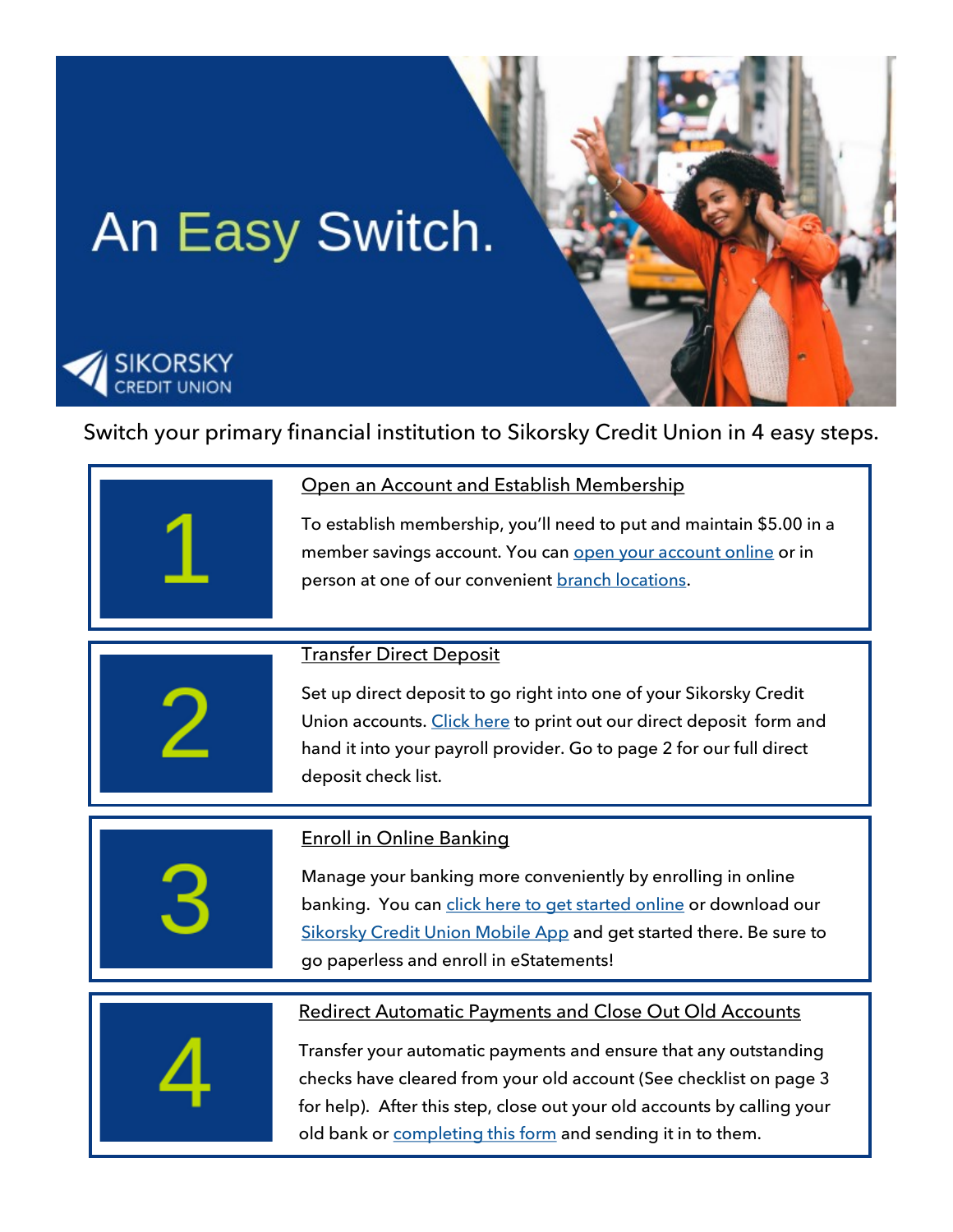## **Direct Deposit Checklist**



Use this helpful checklist to ensure you switch all of your direct deposits to your new Sikorsky Credit Union Account.

| Employer Payroll - Click here for the direct deposit authorization form. |  |  |  |  |
|--------------------------------------------------------------------------|--|--|--|--|
| Complete the form and give it to your employer's payroll representative. |  |  |  |  |
| Federal government benefit (such as social security, SSI, or VA pension) |  |  |  |  |
| Brokerage Deposits                                                       |  |  |  |  |
| Child Support or other court issued deposits                             |  |  |  |  |
| <b>Other Direct Deposits</b>                                             |  |  |  |  |

For government benefit compensation: Go to U.S. Department of Treasury website [www.godirect.org](http://www.godirect.org) or call their toll free number at 1-800-333-1795

| My Sikorsky Credit Union Account Information |  |  |
|----------------------------------------------|--|--|
| Membership Number –––––––––––                |  |  |
| <b>Sharedraft Account Number</b>             |  |  |
| Routing Number 221180806                     |  |  |
| Branch Name __________________               |  |  |
|                                              |  |  |